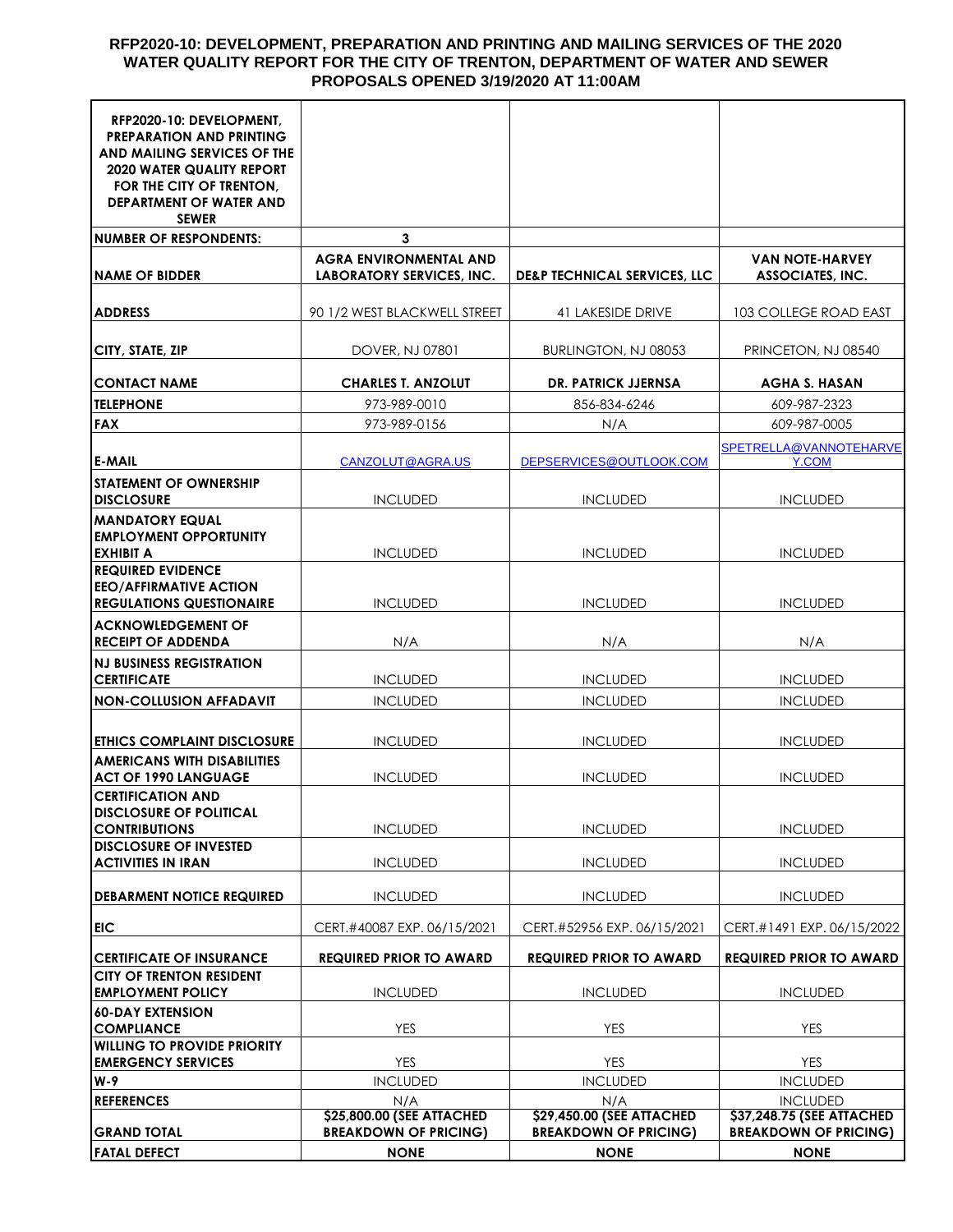

### AGRA ENVIRONMENTAL & LABORATORY SERVICES

90 1/2 west blackwell street • dover, nj • 07801 • 973-989-0010 • tax 973-989-0156 • email: info@agra.us • web: WWW.agra.us

Ms. Isabel C. Garcia **Purchasing Agent City Of Trenton Division of Purchasing City Hall Annex, First Floor 319 East State Street** Trenton, NJ 08608

#### Proposal for City of Trenton- Trenton Water Utility, Development and Preparation and Mailing Services Of the 2020 Water Ouality Report

Proposal Number: RFP2020-10

March 19, 2020. 1100 Hours

**Proposal Cover Letter** 

Dear Ms. Garcia,

Agra Environmental and Laboratory Services, Inc. (Agra) is respectfully submitting the following proposal for RFP2020-10, Development, Preparation and Printing and Mailing Services of the 2020 Water Quality Report for the City of Trenton. Please find included one (1) Original Fee Proposal, and one (1) Original Technical proposal and three (3) copies Technical Proposal. Supporting documentation will be included as instructed.

The following proposal is to produce a Consumer Confidence Report for 2020 (2019 Data) for the Trenton Water Works, in compliance with Scope of Work items one through fourteen of RFP2020-10. The printing specification described in items 15 through 21 will be adhered to and will follow the turnaround times specified in items 22 to 24. Also included (Item 8) will be an optimized mailing list based on data from the Trenton Water Works' Billing Department.

The Water Quality Report designs and Print ready file shall be completed as of May 12, 2020 as specified in Item 3 of the Scope of Work. The Printing will be completed within ten business days of the print house receiving final approval from the City Of Trenton.

| Scope of Work to be provided                                                                                                                                                                                                                                                                                                                                                                                                                                                       | Fee      |
|------------------------------------------------------------------------------------------------------------------------------------------------------------------------------------------------------------------------------------------------------------------------------------------------------------------------------------------------------------------------------------------------------------------------------------------------------------------------------------|----------|
| Items #1 through #14 Inclusive as specified in RFP 2020-10 "Scope of Work"                                                                                                                                                                                                                                                                                                                                                                                                         | \$15,300 |
| All required work necessary to comply with additional Tier 3 Public Notification requirements as<br>directed by the NJDEP or USEPA for events in the calendar year 2019 or to be included in the 2020<br>CCR as Tier 3 notifications issued in the calendar year for issues occurring in other than 2019. This<br>does not include Tier 3 requirements not specified with the initial data supplied by TWW management.<br>To be authorized by TWW prior to initiation of the work. | \$1500   |
| <b>Total Cost for CCR and Optimization of Mailing List</b>                                                                                                                                                                                                                                                                                                                                                                                                                         | \$16,800 |
| Printing Costs in compliance with the required specifications in the Scope of Work Items 15 to 21.                                                                                                                                                                                                                                                                                                                                                                                 | \$9000   |
| <b>Total Costs</b>                                                                                                                                                                                                                                                                                                                                                                                                                                                                 | \$25,800 |

**Respectfully Submitted,** orless

**Charles T. Anzolut - Project Manager** Agra Environmental and Laboratory Services, Inc. A New Jersey Registered Corporation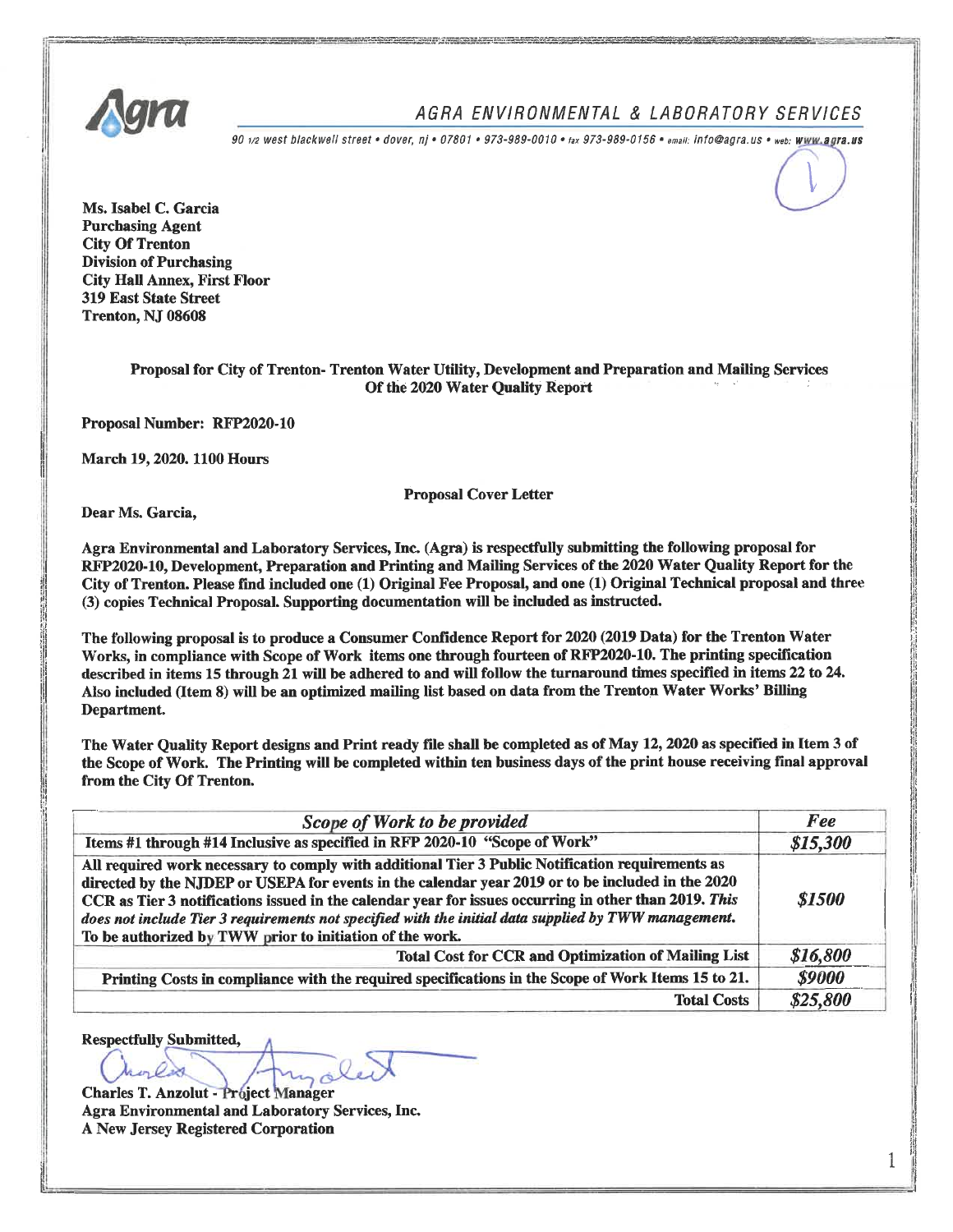

## AGRA ENVIRONMENTAL & LABORATORY SERVICES

90 1/2 West blackwell street • dover, nj • 07801 • 973-989-0010 • tax 973-989-0156 • email: info@agra.us • web: WWW.agra.us

City Of Trenton Division of Purchasing Ms. Isabel C. Garcia Purchasing Agent 319 East State Street Trenton NJ 08608

> Proposal for City of Trenton, Department of Public Works, Trenton Water Utility, Development, Preparation and Printing and Mailing Services of the of the 2020 Water Quality Report

Proposal Number: RFP2020-10

March 19, 2020, 1100 Hours

### Technical Proposal for RFP2020-10

Dear Ms. Garcia.

Agra Environmental and Laboratory Services, Inc. (Agra) is respectfully submitting the following proposal for RFP2020-10-Development and Preparation of the Consumer Confidence Report. Please find included one (1) Original Fee Proposal, and one (1) Original Technical proposal and three (3) copies of the Fee and Technical Proposal. Supporting documentation will be included as instructed. The Fee and Technical proposals and supporting documentation is included with this letter.

#### Project Objectives

The following proposal is to produce a Consumer Confidence Report for 2020 (2019 Data) for the Trenton Water Works, in compliance with Scope of Work items one through fourteen of RFP2020-10. Also included (Item 8) will be an optimized mailing list based on data from the Trenton Water Works Billing Department.

Agra will develop and prepare the 2020 (2019 Analytical Data) Consumer Confidence Report (CCR) in compliance with the "Safe Drinking Water Act" as camera-ready artwork and will optimize the mailing list provided by the Trenton Water Works Billing Department. The CCR will include all required data and mandatory language.

#### Scope of Work

Agra Environmental will provide Trenton Water Works with a choice of three different CCR layouts in compliance with applicable Federal and State requirements. All mandatory language will be included and all required data reported as required by regulation.

The initial draft designs will be provided ten business days after the first planning meeting. The city will review the documents and request any revisions or changes within two business days. A revised draft will be provided within five business days.

The mailing list will be provided by the City of Trenton at the initial planning meeting in an excel format to Agra for optimization.

Agra will complete the project as specified in items 1 through 14 below. It will design the project to conform to the specifications in items 15 through 18.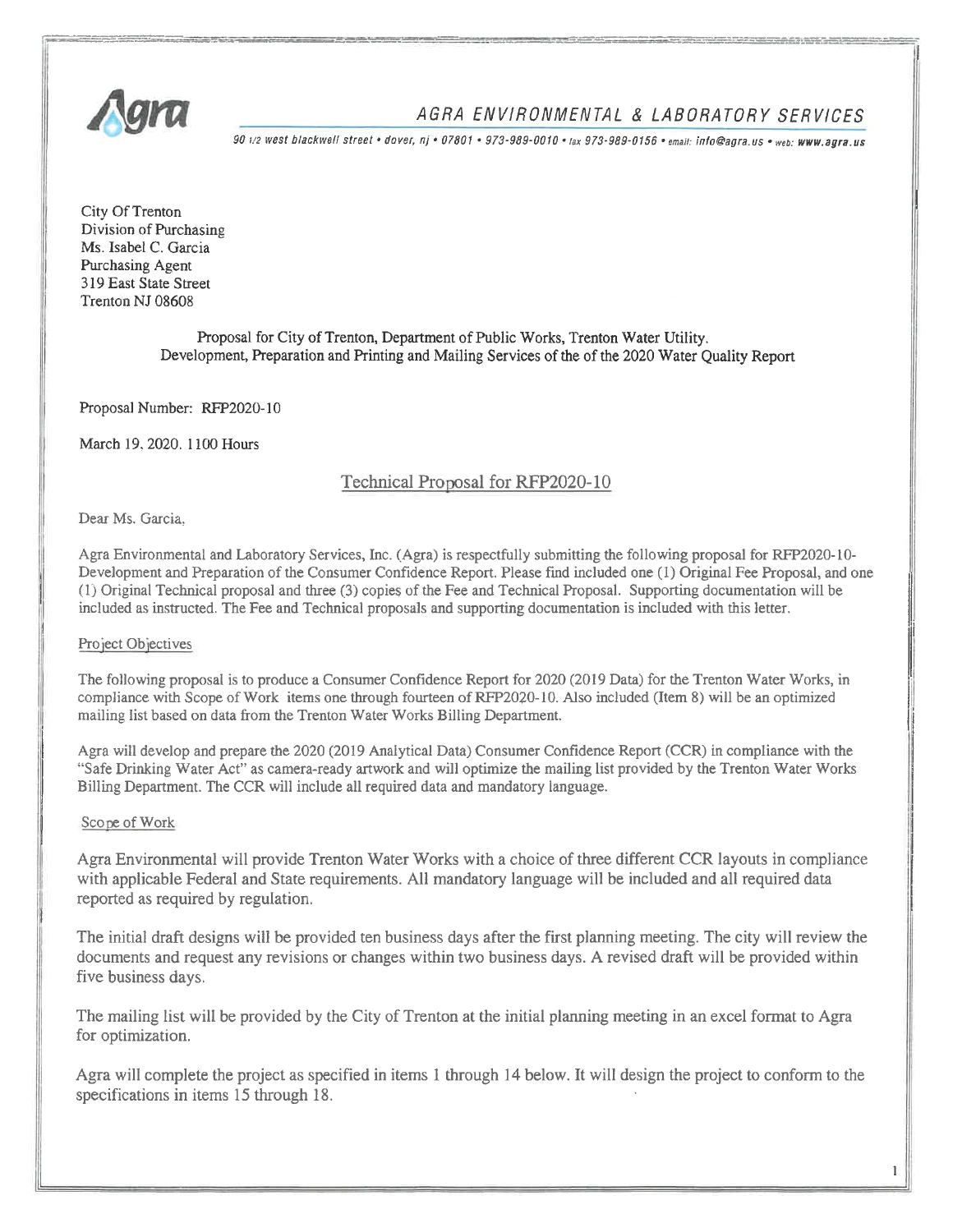Agra will provide for the printing, processing and delivery of 63,000 pieces to the post office in compliance with items 19 through 21.

- 1. The consultant shall be required to demonstrate that they have a thorough understanding and knowledge of the current State of New Jersey and Federal regulation. The consultant shall prepare the CCR report for Trenton Water Works in order to fulfil all the requirements of the regulation. The consult shall be responsible for providing an electronic editable form of the CCR report for both the review documents and the final approved version.
- 2. Proposals that deviate by reducing tasks listed in the scope of work may be considered non-compliant and therefore may not be considered.
- 3. Develop a timeline in accordance with the work described in the scope of work. Completion of the report by the consultant and submittal of document in a format for printing shall be done within three months of the issuance of the purchase order or May 12, 2020, whichever is first.
- 4. The consultant shall provide a data management plan that will organize and assimilate data as well as collect the necessary data for the purpose of publishing the report. This shall include, but is not necessarily limited to, the compilation of maps, flow charts, and any other necessary information. The Trenton Water Works laboratory data shall be provided in a manual/hard copy form and therefore the consultant shall be responsible for the conversion of the manual data to electronic.
- 5. Provide no less than 3 possible color schemes for the report to the Trenton Water Works coordinator for consideration.
- 6. Provide no less than 3 possible layouts of the photographs, graphics and text for the report to the Trenton Water Works coordinator for consideration.
- 7. Prepare the report according to the guidelines set forth by the USEPA and the NJDEP Regulation for the CCR in conjunction with the Trenton Water Works coordinator.
- 8. Prepare mailing list from data given from TWW's billing data. Mailing list to be generated to afford mail optimization.
- 9. Attend meetings for project kick-off, at critical points in the preparation of the report, monthly and then as the need arises.
- 10. Review and participate in the selection and editing of pictures and text or the report including historical information, project status, etc.
- 11. The consultant shall incorporate the Lead and Copper Report public education (PE) regulation requirements as per the appropriate NJDEP language requirements.
- 12. The consultant shall include any required information with regards to exceeding the DBP levels for the Running Annual Average (LRAA) results of Total Trihalomethanes (TTHMs) and/or Haloacetic Acids (HAA5), and/or required actions that are required to comply with state or federal mandates.
- 13. The consultant shall include all necessary regulatory language in the CCR before submitting the draft to Trenton Water Works.
- 14. Consultant is required to prepare any additional Public Notification Requirements to meet any Tier 3 violations during 2019
- 15. The CCR document shall be 11 inches x 17 inches and double sided and three-fold.
- 16. The CCR document shall be folded in half along the 17 inch sides and then into thirds along the 11 inch sides. The final size shall be an  $8\frac{1}{2}$  inch by 3  $\frac{3}{4}$  inch self-mailer.
- 17. The CCR document shall be printed in 4 colors on both sides.
- 18. The CCR document shall have bleeds. The paper weight shall be 80 pounds text weight gloss coated.
- 19. The vendor shall print and fold 63,000 copies of the CCR
- 20. The vendor is responsible to insert the customer address labels (about 62,500) and the Mailing indicial shall be provided by the mailing service which is yet to be determined.
- 21. The completed 63,000 documents shall be delivered by the printing service, sorted by zip code and delivered to the post office. Trenton Water Works will provide postage fee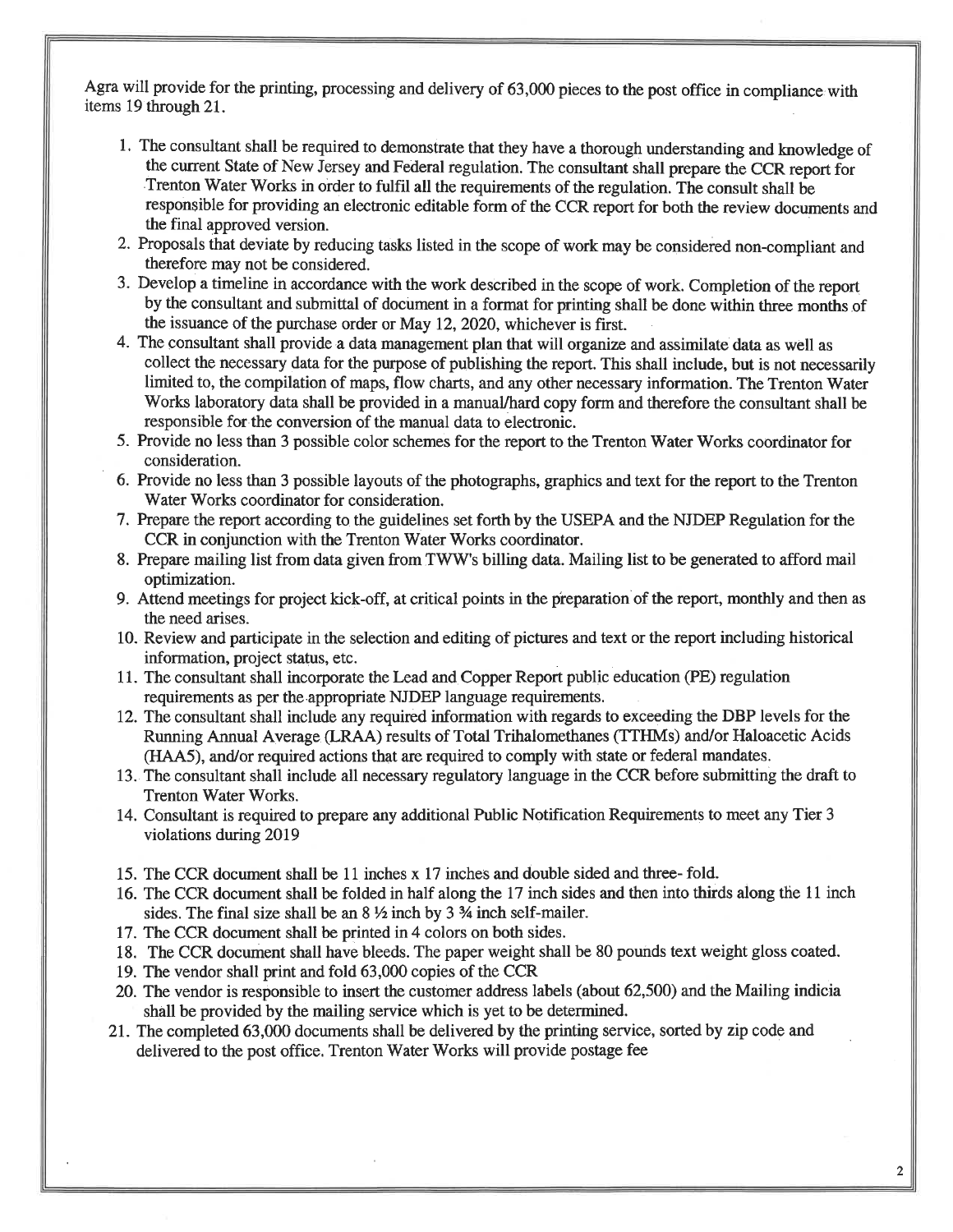



# Preparation, Printing & Delivery to Post Office

Date: 03-18-2020 RFP 2020-10

**City of Trenton Division of Purchasing** Attn: Ms. Isabel C. Garcia **Purchasing Agent** 319 East State Street. Trenton, NJ

| Preparation fees                                                                                                                                                                 |          |
|----------------------------------------------------------------------------------------------------------------------------------------------------------------------------------|----------|
| Scope of work to be provided                                                                                                                                                     | Fee      |
| Items #1 through #14 Inclusive as specified in RFP2020-10 "Scope of Work"                                                                                                        | \$12,500 |
| All work necessary to completely satisfy the requirements of any Public Notification to<br>completely satisfy NJDEP requirements (to be billed if the work is authorized by TWW) | \$1,200  |
| Total                                                                                                                                                                            | \$13,700 |

| Description                                                                                                                                                    | <b>Unit Cost</b> | Qty | <b>Final Cost</b> |
|----------------------------------------------------------------------------------------------------------------------------------------------------------------|------------------|-----|-------------------|
| Cost per thousand to produce the Water Quality<br>Report and deliver it to the post office                                                                     | \$0.25           | 63  | \$15,750          |
| Total cost for Development and<br>Preparation of the RFP (i.e., Preparation specified in<br>the table above AND printing plus delivery to the post<br>offices) |                  |     | 29,450            |

Sincerely,

 $2e<sub>1</sub>$ 

Dr. Patrick K. Jjemba, MBA Director of Operations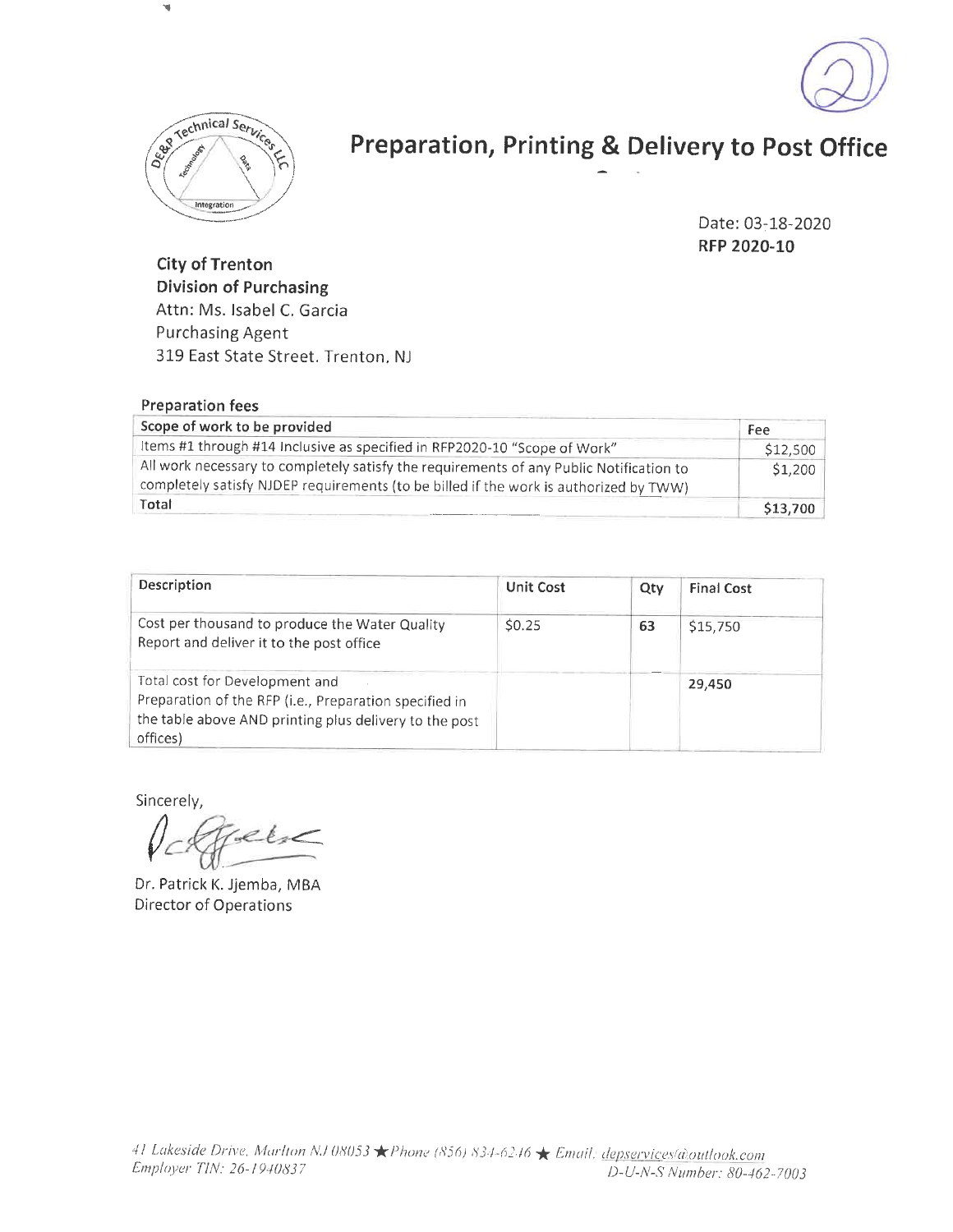# van note - harvey

103 College Road East Princeton, New Jersey 08540 609-987-2323 Fax: 609-987-0005 NJ Authorization #24GA28271300

www.vannoteharvey.com



March 18, 2020



Ms. Isabel Garcia, Purchasing Agent City of Trenton Division of Purchasing 319 East State Street Trenton, NJ 08608

#### $RE:$ **Trenton Water Works RFP No. 2020-10** Development and Preparation of the 2020 Consumer Confidence Report **FEE PROPOSAL** VNHA #44903-070-01

Dear Ms. Garcia:

We are pleased to submit herewith one original and five copies of our Fee Proposal for the subject project.

In accordance with the Fee Proposal section of the RFP we propose as follows:

| Lump Sum to provide all services included in our technical proposal and in accordance with the<br>requirements of the Safe Drinking Water Act to complete Tasks 1 through 14          |             |
|---------------------------------------------------------------------------------------------------------------------------------------------------------------------------------------|-------------|
| Tasks 15 through 21                                                                                                                                                                   | \$17,823.75 |
| Task 26                                                                                                                                                                               | $$0*$       |
| All work necessary to completely satisfy the requirements of any Public Notification to<br>completely satisfy NJDEP requirements (to be billed only if the work is authorized by TWW) | \$1,200.00  |
| <b>Grand Total</b>                                                                                                                                                                    | \$37,248.75 |

The zero cost for Task 26 assumes that the final document will be based on minor revisions to the first proof provided by Van Note-Harvey Associates, Inc.

| Description                                                                             | Unit Cost | Quantity | Final Cost  |
|-----------------------------------------------------------------------------------------|-----------|----------|-------------|
| Cost per thousand to produce the Water Quality Report and deliver to<br>the Post Office | \$591.25  | 63       | \$37,248.75 |
| Total cost for Development and Preparation of the RFP                                   |           |          | \$37,248.75 |

Our Lump Sum Fee is based on the following assumptions which are part of this proposal:

- A. Items 1 through 21 of Van Note-Harvey Associates Standard Provisions of Agreement (copy attached).
- B. Our fee for this project assumes that the information listed above will be made available to this office upon receipt of a purchase order and not later than May 12, 2020.
- C. Should work be requested which is beyond the scope of services described in our technical proposal, this additional work will be billed on an hourly basis at our Standard Hourly Billing Rates shown on the attached schedule.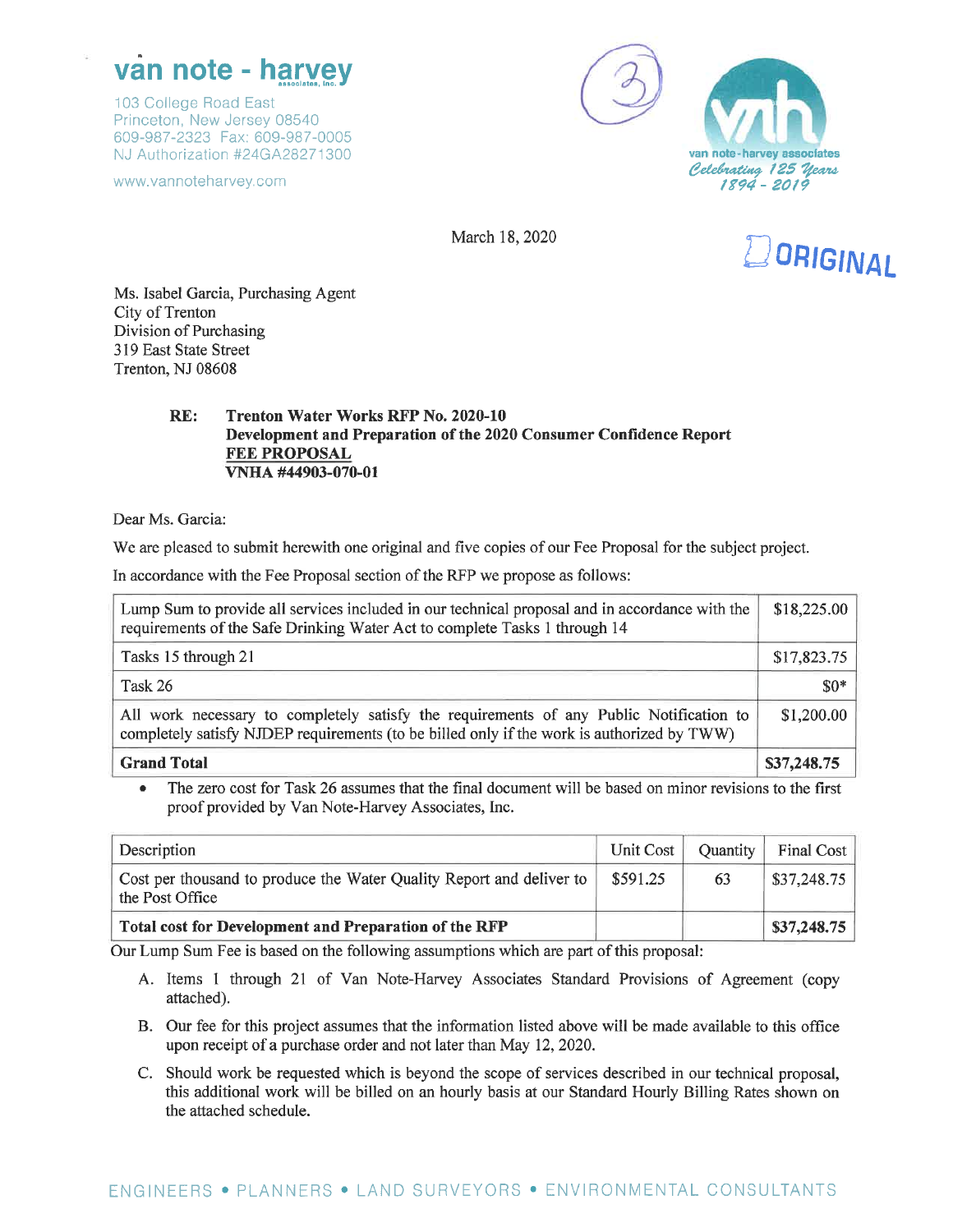- D. Invoices will be submitted for payment on a monthly basis for the work performed by VNHA at the time of invoice preparation. All invoices are due upon receipt. Invoices past due by sixty (60) days shall be just cause for suspension of all services by VNHA.
- E. Services rendered will address regulatory requirements in effect on the date of this proposal. Services required by new rules and/or regulations shall be considered additional services.
- F. The preparation of studies or any permit applications, engineering or environmental services not specifically addressed in this proposal are not included.
- G. The lump sum fee quoted for this project is valid without adjustment through July 31, 2020. Fees for additional services performed after that date that are not specifically identified herein will be negotiated to reflect cost of living increases, etc.
- H. Application, public notice, CCR postage and registered mail notification fees, if required, will be provided by Trenton Water Works.
- I. Publication notices, announcements, or other methods of communicating violations to the public are anticipated to be provided by the City, and are excluded from the scope of work.
- J. Unless specifically included in the lump sum fee, printing and copying costs for plans, specifications, contract documents, reports and calculations will be billed as a direct charge and are not included in the fees quoted herein. Billing rates for these reimbursable items will be in accordance with our Standard Hourly Billing Rates.
- K. This proposal assumes that project information will be distributed by regular postal mail. The cost of Express Mail, messenger service, fax transmissions, return receipt certified mail, etc. as requested by the client or as required by reviewing agencies will be billed as a direct cost and are not included in the fees quoted herein.
- L. Distribution of the CCR via USPS Bulk Mail is included in the scope of work. Mailing indicia is excluded from our Scope and will be provided by TWW's Mailing Service (yet to be determined). TWW will provide postage fee for the Postmaster.
- M. Should the project be terminated, VNHA will be paid for all services performed up to the termination notice date in accordance with our Standard Provisions of Agreement. Termination of services must be in writing.

We appreciate the opportunity to submit this proposal for your consideration and look forward to assisting you with this project.

Should you have questions regarding this proposal or wish to modify the scope of services as outlined, please do not hesitate to contact this office.

Very truly yours,

Agha S. Hasan, PE Vice President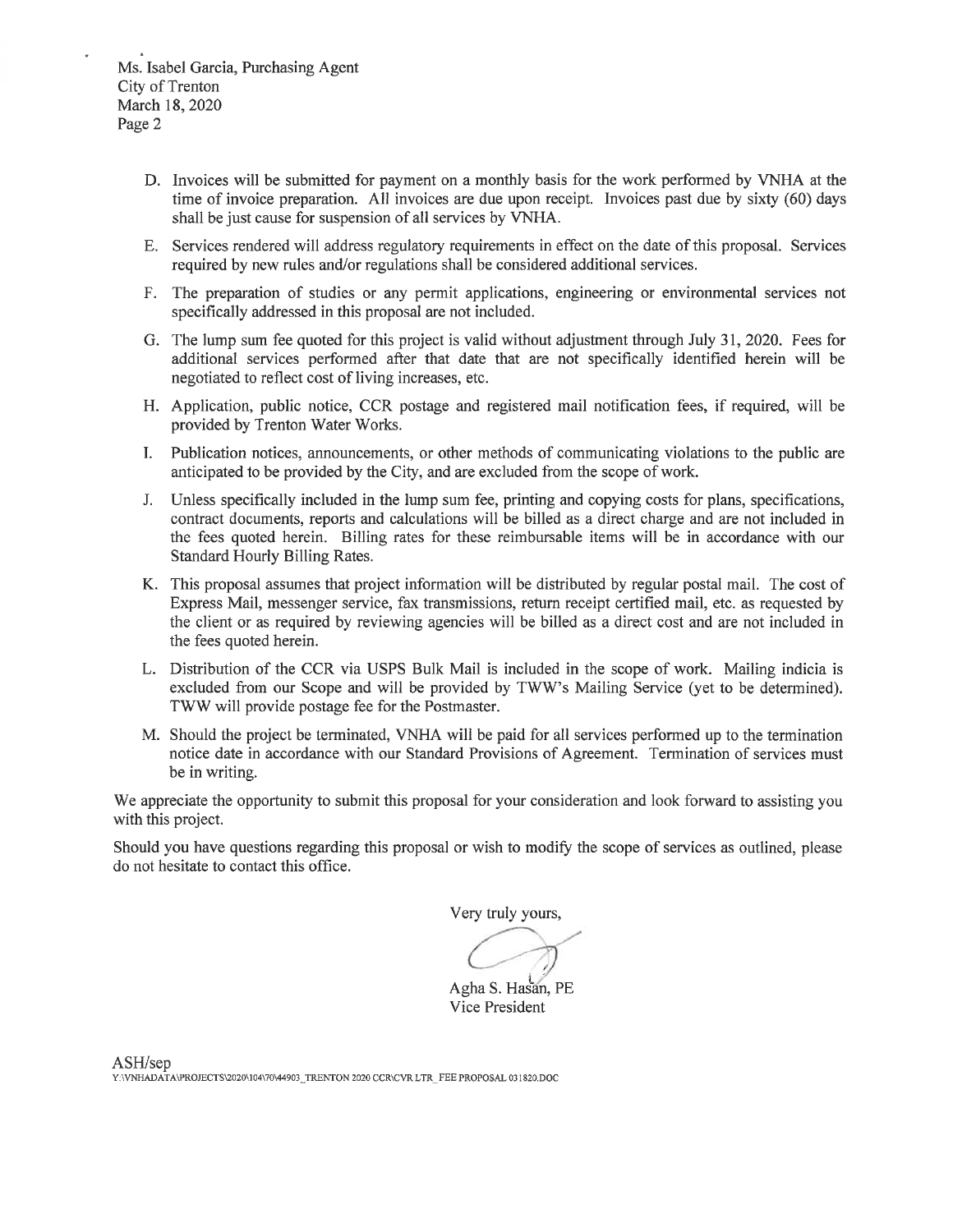## van note - harvey

103 College Road East Princeton, New Jersey 08540 609-987-2323 Fax: 609-987-0005 NJ Authorization #24GA28271300

www.vannoteharvey.com



#### **STANDARD HOURLY BILLING RATES<sup>1,2,3,4</sup>**

EFFECTIVE JULY 1, 2019<sup>5</sup>

| <b>JOB CLASSIFICATION</b>                                       | <b>BILLING RATE/HR</b>           | <b>JOB CLASSIFICATION</b>                          | <b>BILLING RATE/HR</b> |
|-----------------------------------------------------------------|----------------------------------|----------------------------------------------------|------------------------|
| 02                                                              | \$                               | Senior Survey Technician                           | \$                     |
| <b>Senior Principal</b>                                         | 290.00                           | 38                                                 | 155.00                 |
| Principal                                                       | \$                               | Survey Technician                                  | \$                     |
| 03                                                              | 280.00                           | 39                                                 | 118.00                 |
| Senior Project Coordinator                                      | \$                               | Survey 3DLS Technician <sup>8</sup>                | \$                     |
| 05                                                              | 260.00                           | 41                                                 | 170.00                 |
| Project Coordinator                                             | \$                               | <b>Executive Secretary</b>                         | \$                     |
| 06                                                              | 230.00                           | 61                                                 | 87.00                  |
| Senior Project Manager                                          | \$                               | Senior Technical Typist                            | \$                     |
| 08                                                              | 225.00                           | 62                                                 | 87.00                  |
| Project Manager                                                 | \$                               | <b>Technical Typist</b>                            | \$                     |
| 09                                                              | 180.00                           | 63                                                 | 72.00                  |
| Senior Project Engineer                                         | \$                               | <b>Data Processing Supervisor</b>                  | \$                     |
| 10                                                              | 200.00                           | 83                                                 | 160.00                 |
| Project Engineer <sup>6</sup>                                   | \$                               | Data Processing Technician                         | \$                     |
| 11                                                              | 165.00                           | 86                                                 | 95.00                  |
| Engineer <sup>6</sup>                                           | \$                               | 1-Person OSHA or Steel Crew <sup>3,7</sup>         | \$                     |
| 12                                                              | 145.00                           | 90                                                 | 245.00                 |
| 14                                                              | \$                               | 2-Person OSHA or Steel Crew <sup>3,7</sup>         | \$                     |
| Senior Designer                                                 | 147.00                           | 91                                                 | 300.00                 |
| 15                                                              | \$                               | 2-Person Survey Crew <sup>3</sup>                  | \$                     |
| Designer                                                        | 130.00                           | 92                                                 | 220.00                 |
| Senior Environmental Specialist                                 | \$                               | 2-Person 3DLS Survey Crew <sup>3,8</sup>           | \$                     |
| 20                                                              | 142.00                           | 94                                                 | 375.00                 |
| <b>Environmental Specialist</b>                                 | \$                               | 1-Person 3DLS Survey Crew <sup>3,8</sup>           | \$                     |
| 21                                                              | 107.00                           | 96                                                 | 285.00                 |
| Senior Observer <sup>3</sup>                                    | \$                               | 1-Person Survey Crew <sup>3</sup>                  | \$                     |
| 23                                                              | 125.00                           | 97                                                 | 165.00                 |
| Observer <sup>3</sup>                                           | \$                               | 2-Person Prevailing Rate 3DLS <sup>8</sup>         | \$                     |
| 24                                                              | 110.00                           | 98                                                 | 415.00                 |
| <b>Engineering/Surveying Assistant</b>                          | \$                               | 1-Person Prevailing Rate 3DLS <sup>8</sup>         | \$                     |
| 25                                                              | 50.00                            | 99                                                 | 335.00                 |
| <b>Survey Supervisor</b>                                        | \$                               | 1-Person Survey Crew Prevailing Rate <sup>11</sup> | \$                     |
| 27                                                              | 160.00                           | 101                                                | 220.00                 |
| Chief of Party <sup>3</sup>                                     | \$                               | 2-Person Survey Crew Prevailing Rate <sup>11</sup> | \$                     |
| 30                                                              | 130.00                           | 102                                                | 335.00                 |
| Transitperson <sup>3</sup>                                      | \$                               | Subsurface/GPR Technician                          | \$                     |
| 33                                                              | 90.00                            | 112                                                | 200.00                 |
| <b>TYPE OF REIMBURSABLE<sup>9</sup></b>                         | <b>BILLING RATE</b>              | <b>TYPE OF REIMBURSABLE<sup>9</sup></b>            | <b>BILLING RATE</b>    |
| 24" x 36" paper B&W copy (each)                                 | \$<br>2.40                       | Binding report under 150 pages (per report)        | \$<br>6.20             |
| 24" x 36" reproducible B&W vellum/mylar (each)                  | \$<br>29.50                      | Binding report 150 to 300 pages (per report)       | \$<br>7.20             |
| 30" x 42" paper B&W copy (each)                                 | \$<br>3.60                       | Binding report over 300 pages (per report)         | \$<br>8.20             |
| 30" x 42" reproducible B&W vellum/mylar (each)                  | \$<br>43.75                      | Facsimile transmission (1st pg/balance per pg.)    | \$<br>3.00/1.00        |
| Letter or Legal size B&W copy (each)                            | \$<br>0.25                       | Mileage (per mile)                                 | \$<br>0.65             |
| Letter or Legal size Color copy (each)                          | \$<br>1.40                       | Offsite File Retrieval (per box/plan roll)         | \$<br>25.00            |
| 11" x 17" B&W copy (each)                                       | \$<br>0.35                       | Next Day delivery/courier service                  | $Cost + $5.00$         |
| 11" x 17" Color copy (each)                                     | \$<br>2.20                       | <b>Certified Postal Mail</b>                       | $Cost + 15%$           |
| Electronic Plan Files (per plan sheet, .pdf file) <sup>10</sup> | š<br>30.00<br>$+$ \$6.00/sheet   | Computer/Cadd Equipment                            | No Charge              |
| Electronic Plan Files (per plan sheet, .dwg file) <sup>10</sup> | Ś<br>100.00<br>$+$ \$25.00/sheet | Subcontractor mark-up                              | 15%                    |

<sup>1</sup> Depositions, Mediations, Arbitrations and Court Testimony will be billed at 1.5 times the above rates with a 4-hour minimum per day.

<sup>2</sup> Rates are based on an 8-hour day and a 40-hour work week. Time beyond 8 hours/day or on weekends or holidays will be billed at 1.5 times the above rates.

<sup>3</sup> In event prevailing wage rate requirements apply, adjusted rates will be provided.

<sup>4</sup> Additional rates furnished as required.

<sup>5</sup> Replaces Standard Hourly Billing Rates effective 6/2/18.

<sup>6</sup> Engineering degree or equivalent experience. Not necessarily holder of Professional License.

<sup>7</sup> High-rise/steel construction surveying or OSHA 40 hour (29CFR: 1910) certified field surveyor.

<sup>8</sup> 3DLS = 3-Dimensional Laser Scanning.

<sup>9</sup> File copying for legal proceedings will be provided at 2.0 times above rates to cover file/paper separations and reassembly.

<sup>10</sup> Provided solely for client's convenience and may be subject to execution of electronic file transfer agreement. VNHA assumes no liability for this data.

<sup>11</sup> Survey Crew prevailing rates revised 5/20/2019.

Previous Revision 6/2/2018